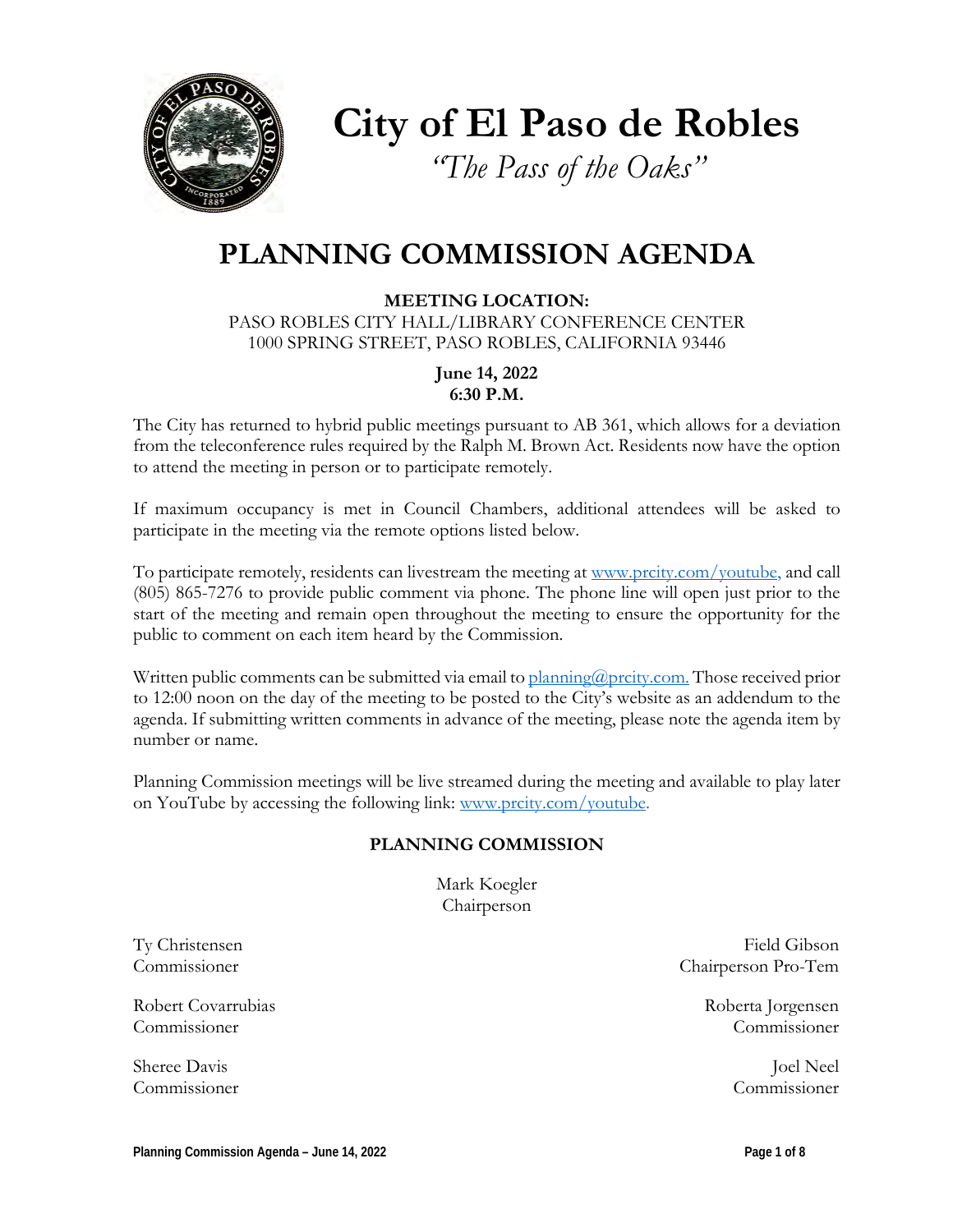### **CITY STAFF**

Warren Frace Darren Nash Community Development Director City Planner

Darcy Delgado David Athey, P.E. Associate Planner City Engineer

Katie Banister Lori Wilson Assistant Planner and Assistant Planner and Assistant Planner and Assistant Planner

## **LEGAL COUNSEL**

Elizabeth Hull Isaac Rosen Interim City Attorney Interim Deputy City Attorney

- **Call to Order** A.
- **Pledge of Allegiance B.**
- **Roll Call**  C.
- **Staff Introductions D.**
- **General Public Comments Regarding Matters not on the Agenda** E.
- **Agenda Items Proposed to be Tabled or Re-Scheduled**  F.

All items on the Planning Commission Agenda are scheduled for action unless explicitly otherwise stated. Planning Commission action on General Plan Amendments, Rezones, Street and Public Easement Abandonments, Street Name Changes, Code Amendments, and any legislative action is a recommendation to the City Council; the City Council will hold a separate public hearing prior to taking final action. All other Planning Commission action is final unless an appeal application, including the required fee, is filed with the Community Development Department within 15 calendar days of the date of the action. Any member of the public or the City Council may file an appeal. See second to last page of agenda for how to file an appeal.

#### **PUBLIC HEARINGS G.**

**1. [Conditional Use Permit](https://www.prcity.com/DocumentCenter/View/34056/June-14-2022-Planning-Commission-Agenda-Item-01-PDF) for a Coffee Shop within Paso Robles Community Church [\(AMD21-05,](https://www.prcity.com/DocumentCenter/View/34056/June-14-2022-Planning-Commission-Agenda-Item-01-PDF) CUP93-012, P22-0043)**

Applicant – Paso Robles Community Church

2706 Spring Street / APN: 008-111-025

Application to Amend a Conditional Use Permit for the establishment and operation of a coffee shop within an existing church building located at 2706 Spring Street.

### **Options:**

- 1. Approve Draft Resolution A (Attachment 2); approving Amendment 22-05 to Conditional Use Permit 96-12, subject to site specific conditions of approval.
- 2. Refer the project back to staff for additional analysis.
- 3. Amend the above noted options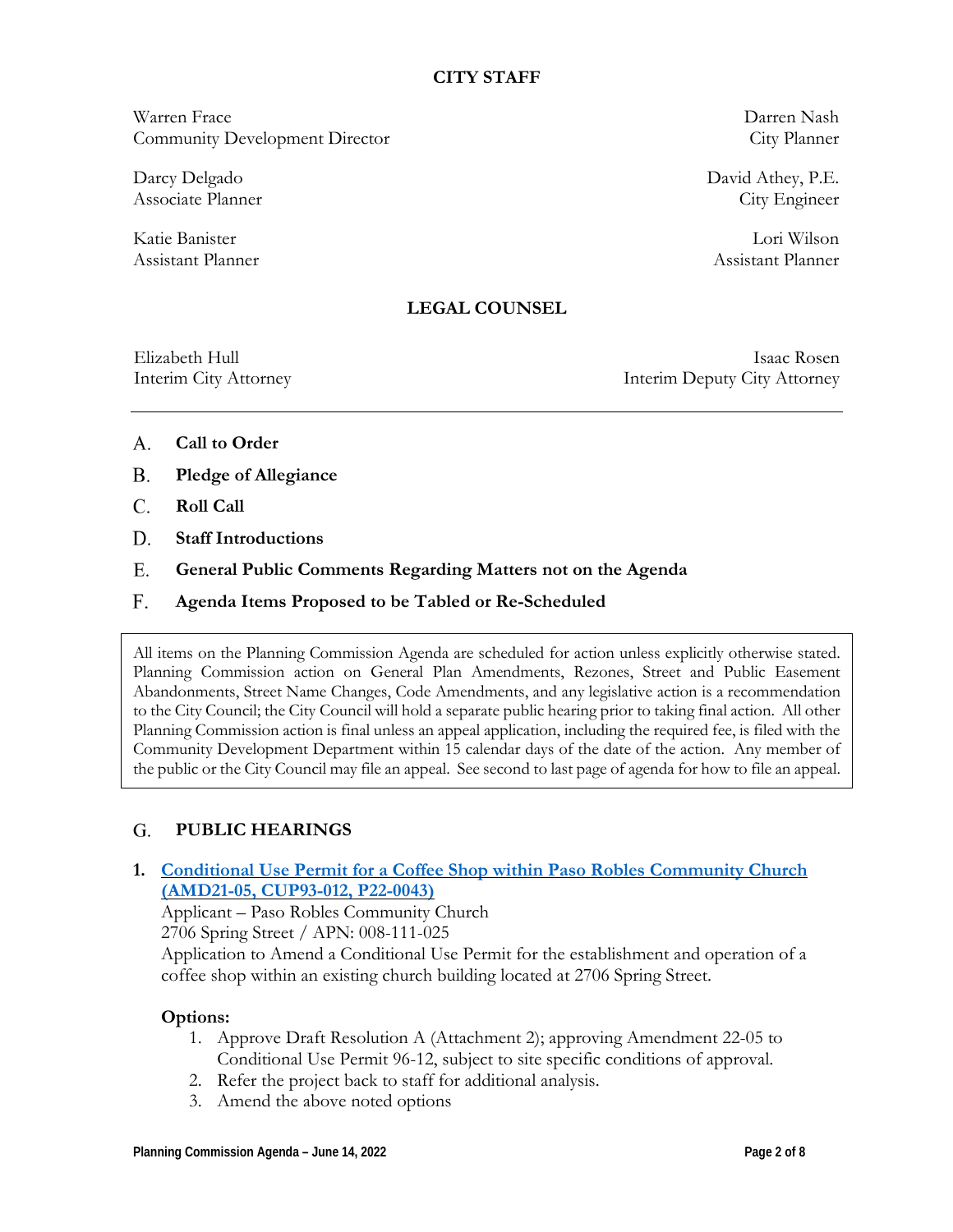# **2. Tentative Parcel Map and Variance [22-01\(PR21-0191,](https://www.prcity.com/DocumentCenter/View/34057/June-14-2022-Planning-Commission-Agenda-Item-02-PDF) VAR22-01, P22-0009)**

Applicant – Pam Jardini of Planning Solutions for John Bruce 90 12th Street / APN 009-061-024

Application to subdivide one 30,154 square-foot parcel into two smaller parcels of roughly equal size and a variance to allow subdivision of a lot with nonconforming lot width.

## **Options:**

- 1. Approve the tentative parcel map and variance by adopting Draft Resolution No. PC-XXX.
- 2. Recommend approval of the project with modifications.
- 3. Refer the project back to staff for additional analysis.
- 4. Deny the project by adopting findings of denial.

#### **DISCUSSION ITEMS**  H.

# **2022-24 Capital [Improvement Plan General Plan Consistency](https://www.prcity.com/DocumentCenter/View/34058/June-14-2022-Planning-Commission-Agenda-Item-03-PDF) Determination** 3.

Applicant – City of Paso Robles

Location – City wide

State law requires the City to prepare a coordinated Capital Improvement Plan and to submit the plan to its planning agency (Planning Commission) "for review and report...as to conformity with the adopted general plan or part thereof.". The Planning Commission will review the proposed Capital Improvement Plan (CIP) and forward a determination to the City Council.

#### **CONSENT CALENDAR** I.

## **4. [Development](https://www.prcity.com/DocumentCenter/View/34059/June-14-2022-Planning-Commission-Agenda-Item-04-PDF) Review Committee Minutes (for Approval)** April 25, 2022 May 2, 2022

**5. [Planning Commission](https://www.prcity.com/DocumentCenter/View/34060/June-14-2022-Planning-Commission-Agenda-Item-05-PDF) Minutes (for Approval)** May 24, 2022

#### **OTHER REPORTS** J.

- **Paso Robles Street [Streetscape](https://www.prcity.com/DocumentCenter/View/34061/June-14-2022-Planning-Commission-Agenda-Item-06-PDF) Ad Hoc Committee Report** 6.
- **Housing Constraints and Opportunities Committee [\(HCOC\) / Zoning](https://www.prcity.com/DocumentCenter/View/34062/June-14-2022-Planning-Commission-Agenda-Item-07-PDF) Code Update [Report](https://www.prcity.com/DocumentCenter/View/34062/June-14-2022-Planning-Commission-Agenda-Item-07-PDF)** 7.
- **[Development](https://www.prcity.com/DocumentCenter/View/34063/June-14-2022-Planning-Commission-Agenda-Item-08-PDF) Review Committee Rotation Schedule**  8.

| Month | Commissioners |           |       |
|-------|---------------|-----------|-------|
| June  | Koegler       | Jorgensen | Davis |
| ∫uly  | Covarrubias   | Neel      | Davis |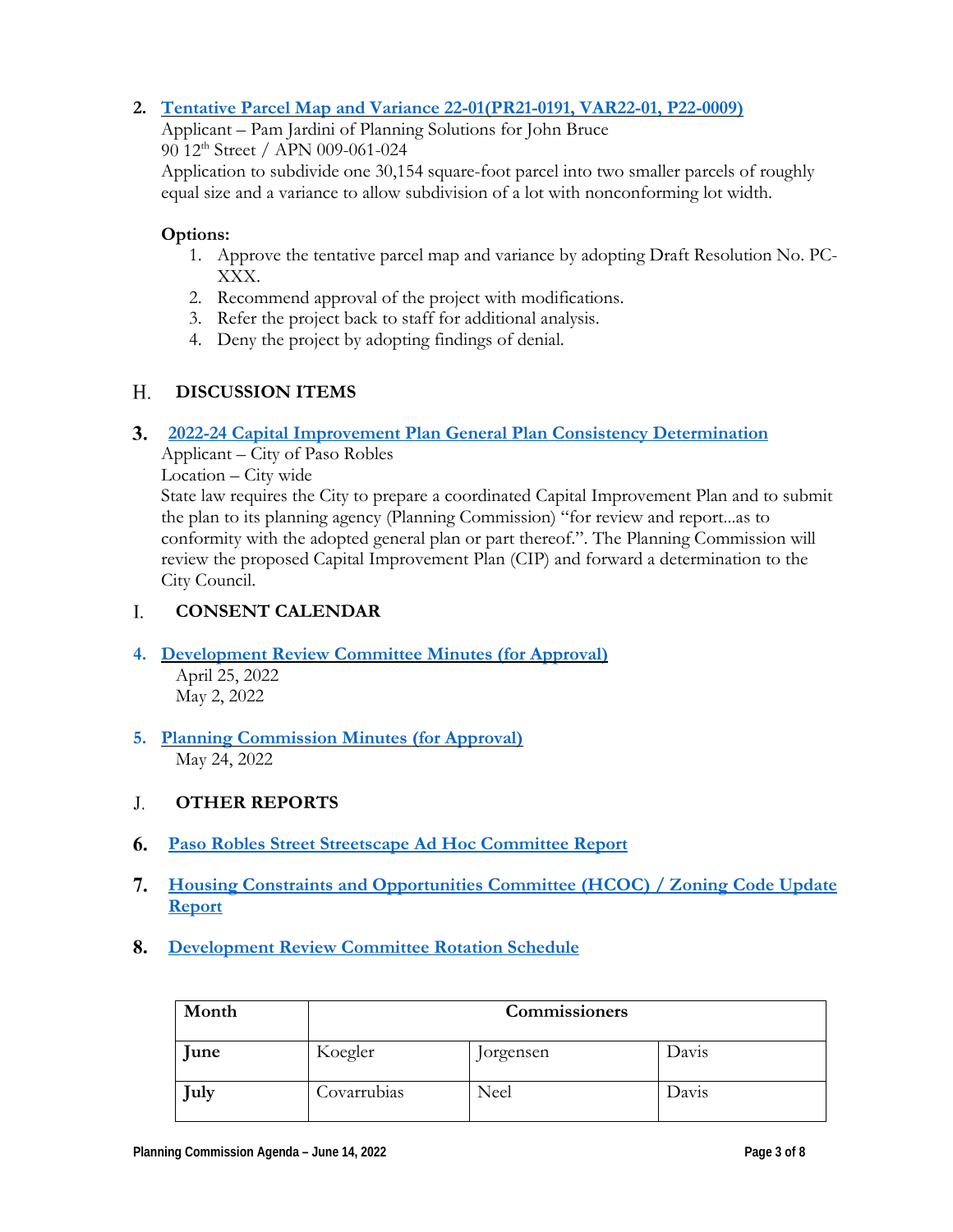| August    | Covarrubias | Neel        | Gibson |
|-----------|-------------|-------------|--------|
| September | Jorgensen   | Christensen | Gibson |
| October   | Covarrubias | Christensen | Davis  |
| November  | Jorgensen   | Koegler     | Davis  |
| December  | Jorgensen   | Koegler     | Davis  |

#### **PLANNING COMMISSIONERS' COMMENTS** K.

#### **STAFF COMMENTS** L.

Cancelation of July 26 Planning Commission Meeting due to the Mid State Fair

Discuss the prospect of Digital Agendas for the Planning Commission Agendas.

#### **ADJOURNMENT** M.

Any writing or document pertaining to an open session item on this agenda which is distributed to a majority of the Planning Commission after the posting of this agenda will be available for public inspection at the time the subject writing or document is distributed. The writing or document will be available for public review in the Community Development Department, 1000 Spring Street, Paso Robles, CA, during normal business hours, and may be posted on the City's web site at <http://www.prcity.com/agendacenter/Planning-Commission-5>

All persons desiring to speak on an agenda item are asked to fill out *Speaker Information Cards* and place them at the Staff Table prior to public discussion of that item. Each individual speaker will be limited to a presentation total of three  $(3)$  minutes per item.

AMERICANS WITH DISABILITIES ACT Any individual, who because of a disability needs special assistance to attend or participate in this meeting, may request assistance by contacting the City Clerk's Office (805) 237-3960. Whenever possible, requests should be made four (4) working days in advance of the meeting.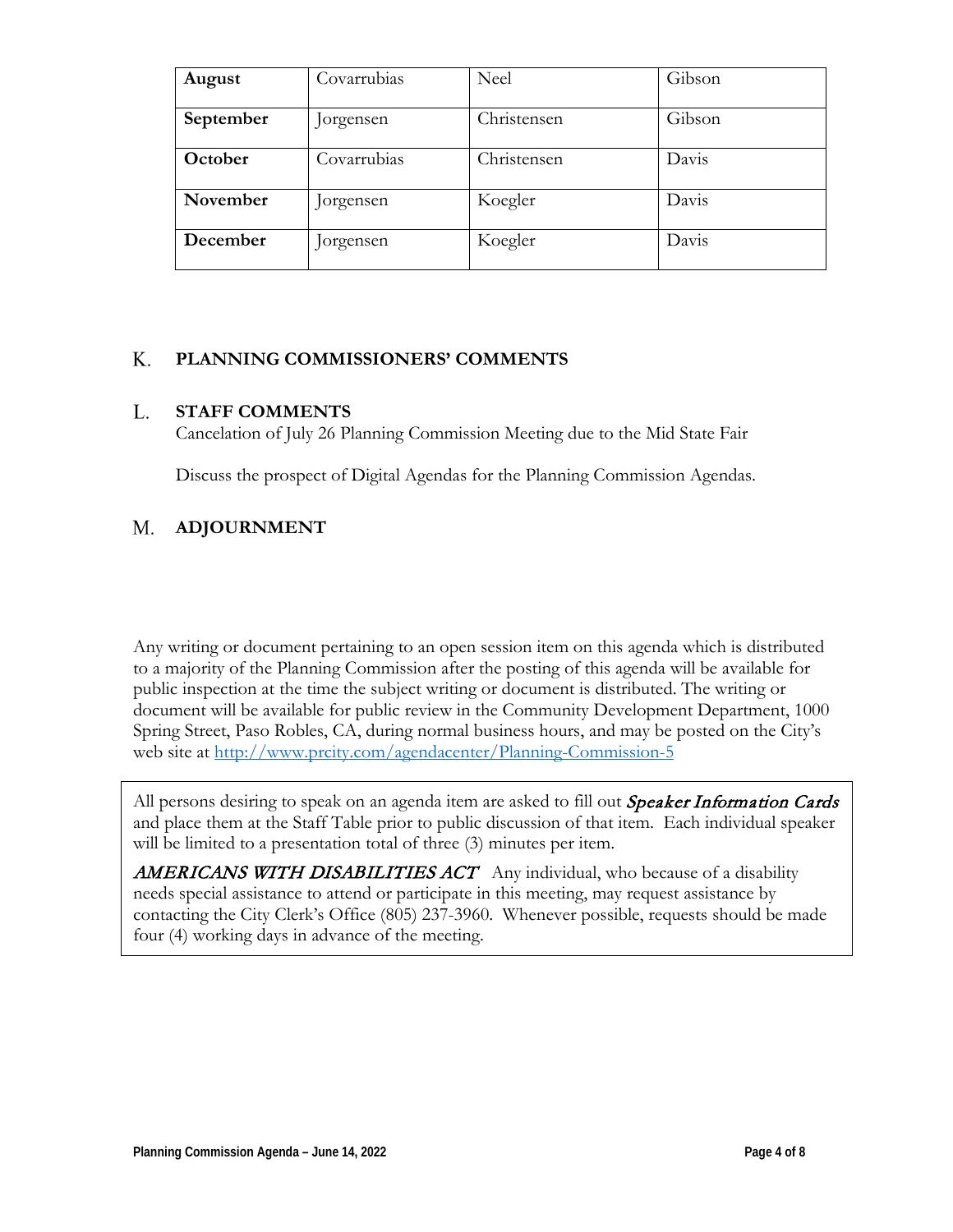# **PLANNING COMMISSION GUIDELINES FOR PUBLIC HEARINGS**

- 1. Staff presents overview of staff report.
- 2. Commissioners ask any questions they may have for staff on the report.
- 3. Commissioner's report any "ex parte" conversations they have had prior to the hearing with the applicants or members of the public regarding the proposed project.
- 4. Public Hearing/Comment Period Opened.
- 5. Project applicant, including applicant team members, presents their project.
- 6. Commissioners ask any questions they may have for applicant on the project.
- 7. Members of the public may speak on the proposed project.
- 8. Commissioners ask any questions they may have of speakers regarding their comments on the project.
- 9. Applicant may clarify proposal or rebut statements made by the public.
- 10. Members of the public may add any new comments, but not repeat earlier comments on the proposed project in response to applicant's clarification/rebuttal.
- 11. Public Hearing/Comment Period is closed.
- 12. The Chair will address questions posed by the public and look to staff to provide responses, which will be directed to the Chair. If commissioners have additional questions of the applicant at this point, such questions should be directed through the Chair.
- 13. Commissioners ask questions they may have for staff.
- 14. Commissioners discuss proposed project.
- 15. If commissioners believe additional information is needed, they may reopen the public hearing/comment and/or continue it to a future date.
- 16. Commissioners vote on proposed project.
- 17. If the Commission has the authority to approve a project, applicants and members of the public have 15 calendar days to file an appeal to the City Council. If the Commission only has authority to make a recommendation to the City Council on a project, the matter will be scheduled for a public hearing before the City Council at a future date.
- NOTE: The Chair reserves the right to reopen the public hearing if he/she believes the applicant and/or public may have additional information pertinent to the discussion.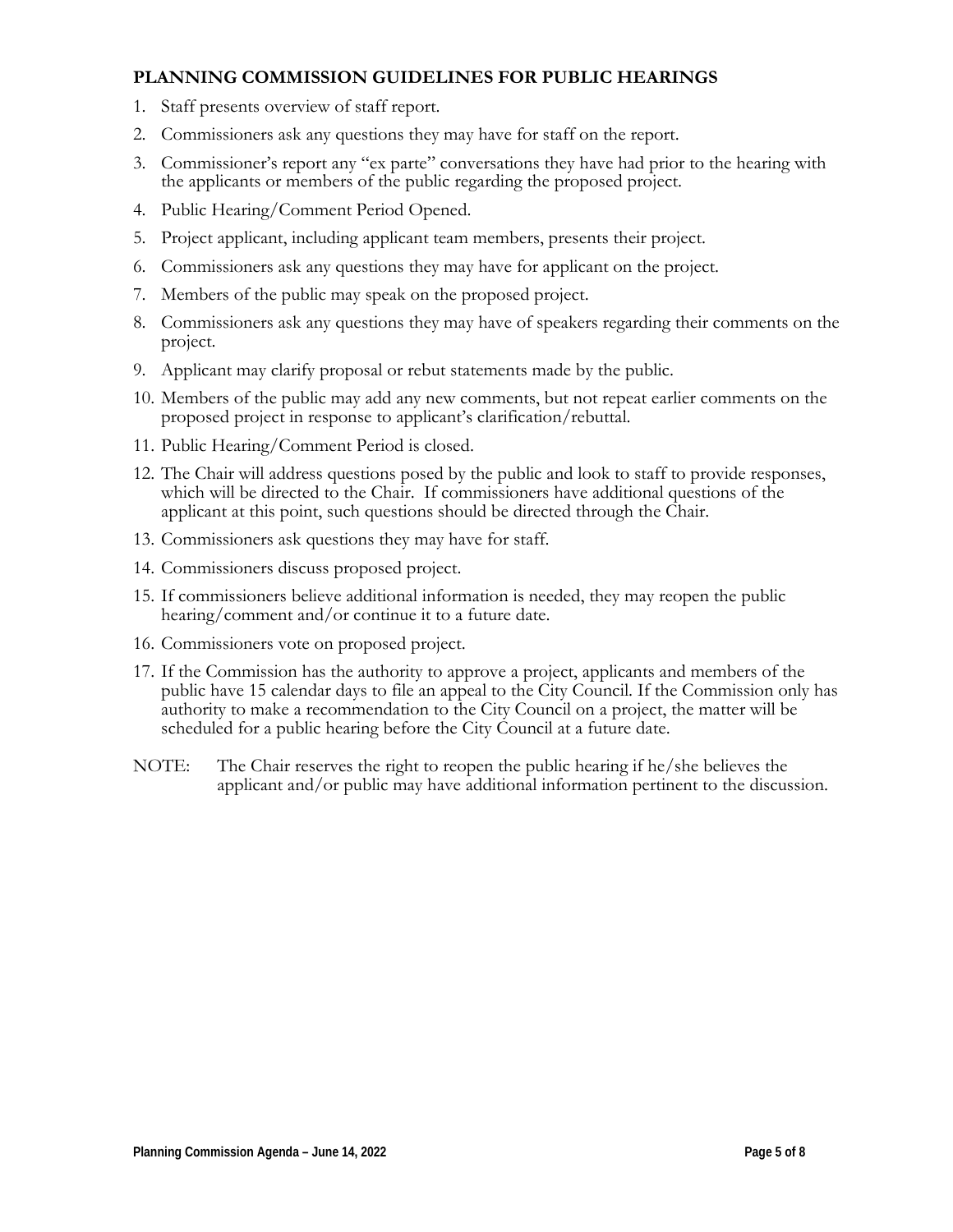# **GROUND RULES FOR PUBLIC HEARINGS AND COMMENTS**

- 1. Planning Commissioners desire to hear from all persons that wish to speak, regardless of their point of view on a proposed project.
- 2. All parties: commissioners, staff, applicants, and the public, are to be courteous and civil to each other during the meeting. Personal attacks and rude remarks will not be tolerated.
- 3. Conversations in the audience during public hearings, comment periods, and discussion are disruptive and are not welcome.
- 4. Cell phones and electronic devices are to be put in silent mode or turned off.
- 5. All testimony from applicants and the public is to be given, one person at a time, from the lectern. Meetings are recorded, and the microphone on the lectern is necessary for recordation of comments. No comments, other than from the lectern, will be made or accepted.
- 6. Applicants and members of the public are to address their questions and comments to the Chair of the Planning Commission and not to staff or other members of the audience.
- 7. Members of the public wishing to speak need to state their name and address before making comments. They are encouraged to fill out a speaker card so that their names may be accurately recorded in the minutes of the meeting.
- 8. Where it appears that several people may want to comment on a project, the Chair of the Planning Commission may set a time limit, such as 3 minutes, for each public comment.
- 9. Where it appears that several people may want to comment on a project, members of the public may be asked not to repeat comments provided by others. They may, however, state that they agree with certain prior comments.
- 10. Members of the public are not to ask other members of the public for a show of support for their position. They may, however, ask the Planning Commission Chair if they would accept a show of hands for support.
- 11. In general, applause from the audience for a position is not acceptable. At the close of the agenda item, following a vote of the commission on the project, members of the public may render a polite applause.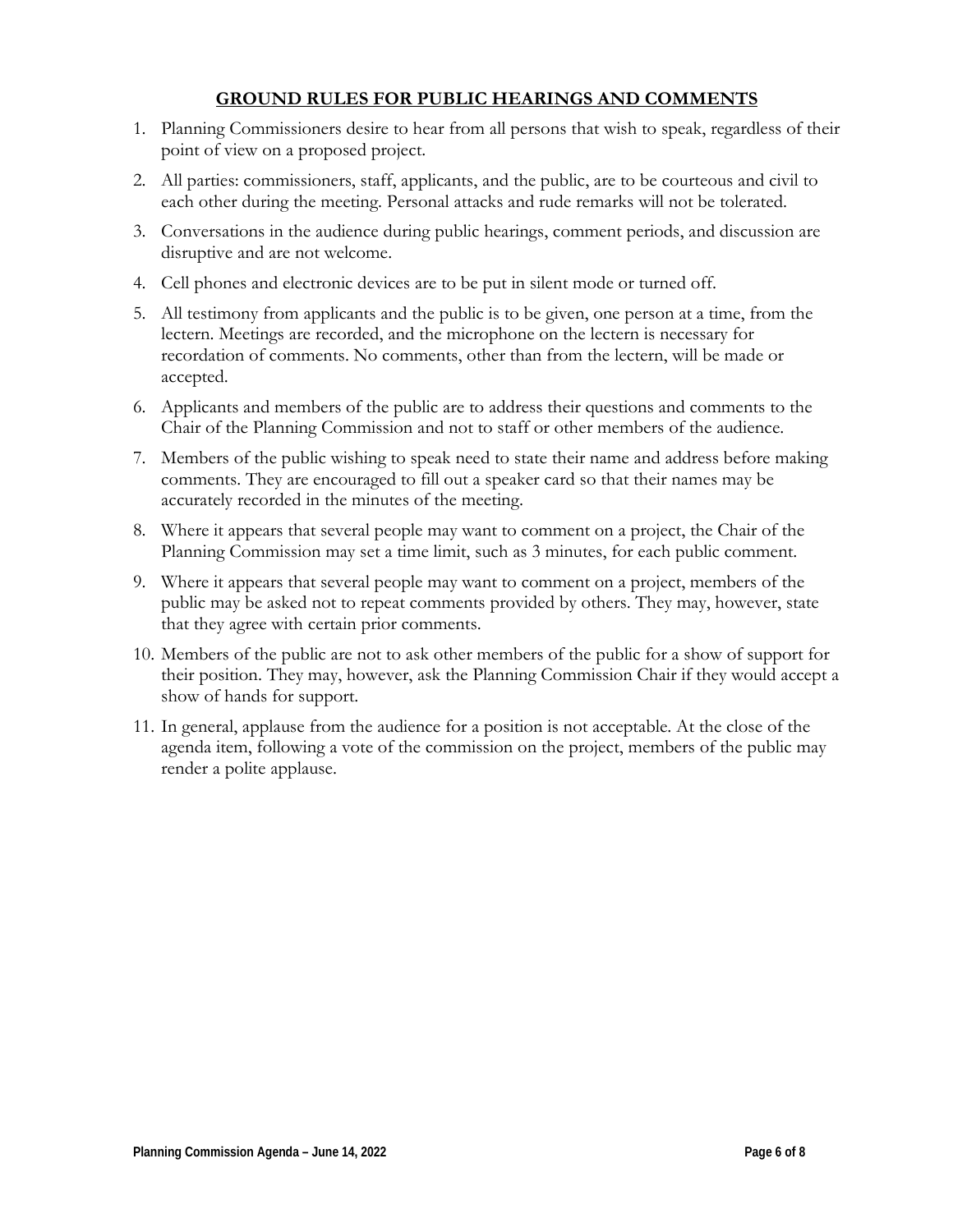# **PLANNING RELATED APPEAL PROCESS**

Decisions or determinations by the City's staff, Development Review Committee (DRC) or Planning Commission can be appealed by any interested person (applicant, neighbor, public official, or other interested party). The appeal process is described by Chapter 21.23.A of the City's Municipal Code, and is summarized as follows:

- a. An appeal of a staff determination or interpretation will be heard by the Planning Commission. There is no charge to the appealing party.
- b. The DRC is a subcommittee of the Planning Commission. Their role is to review design details as outlined in Chapter 21.23 B of the Municipal Code. Any decision, determination or recommendation of the DRC may be appealed to the full Planning Commission. There is no charge to the appealing party. In the absence of an appeal to the City Council, the Planning Commission is the final authority on Lot Line Adjustments, Parcel and Subdivision Maps, Conditional Use Permits, Planned Developments, design details and Zoning Code interpretations. Decisions and determinations by the Planning Commission are appeal able to the City Council. Appeals to the City Council require a \$200 fee deposit to be applied toward actual City costs to prepare the appeal (staff time to prepare a report that adequately responds to the appeal, report printing, and required public notices), as adopted by City Council Resolution No. 06-128. Appellants are hereby notified that the actual cost of an appeal may exceed the \$200 deposit and that they will be billed for any additional amounts necessary to cover actual City costs.

### When must an appeal be filed?

An appeal must be filed within fifteen (15) calendar days of the decision. Upon receipt of an appeal, the matter will be scheduled for consideration before the appeal body as soon as feasible. Appeal applications can be obtained from the City's website at [www.prcity.com,](http://www.prcity.com/) anyone in the Community Development Department or by calling (805) 237-3970.

### What is the effect of filing an appeal?

If an appeal is filed, the body considering the appeal will consider the request as if it were a new application. Opportunities will be provided for all interested parties to speak and/or provide evidence to support approval or denial of the appeal.

There is no penalty for filing an appeal. The City cannot and will not penalize anyone for filing an appeal. Each application for a land use or other entitlement is handled on a "first-come-firstserved" basis. (The City keeps a "log" of applications filed, and any of the public is welcome to confirm the order of processing for each application.)

### How Can I Get More Information on Appeals?

Please check the City's website at [www.prcity.com,](http://www.prcity.com/) call the Community Development Department at (805) 237-3970, or stop by City Hall at 1000 Spring Street, Paso Robles, CA 93446.